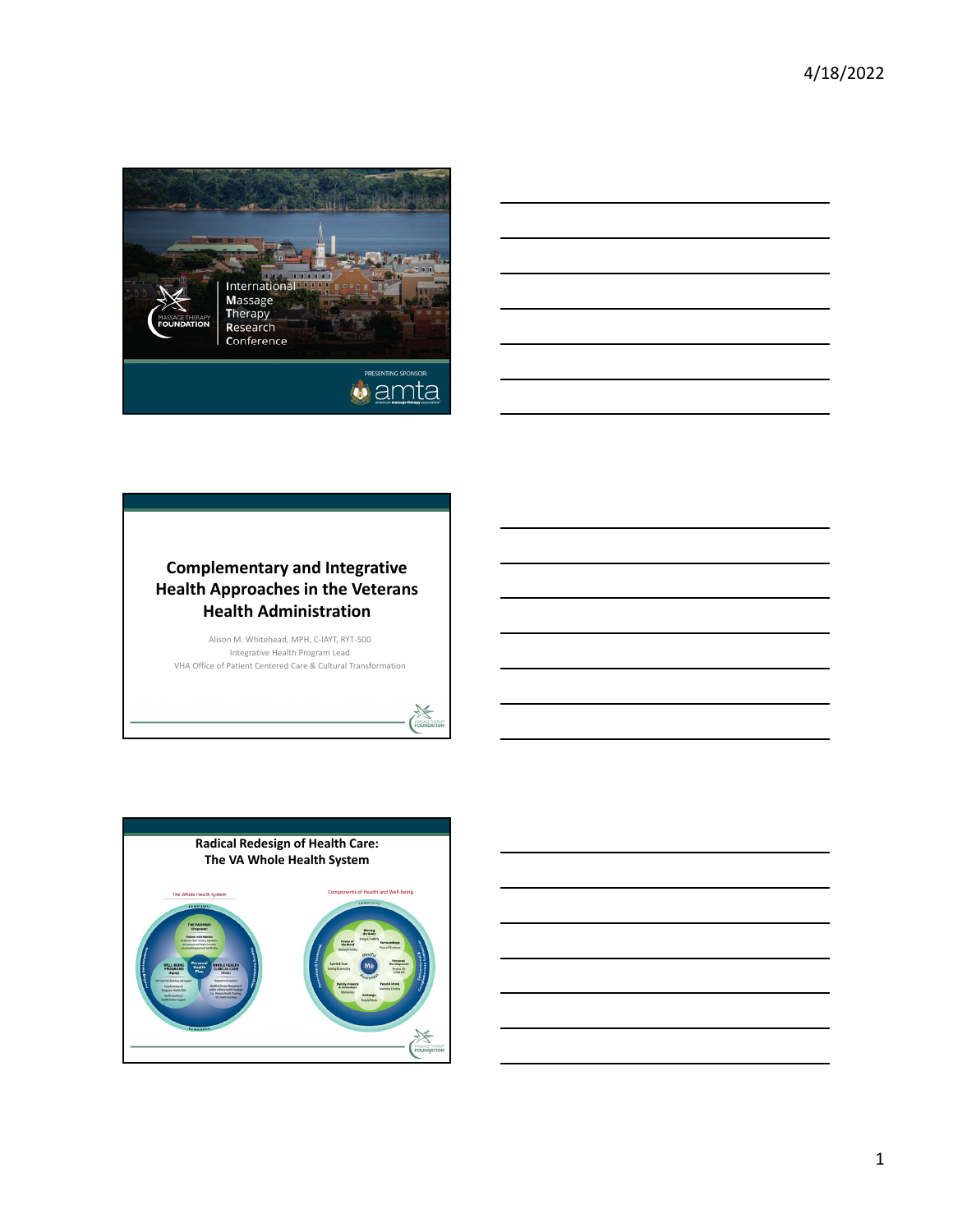

### **Veteran Demand: National Survey of Veteran's Interest in and Use of CIH, July 2017**

**52% used any type of CIH approach in the past year (n=1,230)**

44% massage therapy 37% chiropractic 34% mindfulness 24% meditation 25% yoga 20% progressive relaxation 17% acupuncture 17% movement therapy 15% animal assisted therapy 14% acupressure 12% reflexology

11% mantram meditation 10% Tai Chi 9% guided imagery 9% healing/therapeutic touch or reiki 8% creative art therapy 7% biofeedback 6% Pilates 6% Qi Gong 5% Native American healing 4% EMDR 3% hypnotherapy/hypnosis

5

泛 FOUND

Taylor, SL, Hoggatt K, Kligler B. Complementary and Integrative Health Approaches: What Do Veterans Use and<br>Want? JGIM, 2019.

**Congressional Support for CIH**

**S.524 ‐ Comprehensive Addiction and Recovery Act of 2016 ‐ Subtitle C— Complementary and Integrative Health (CIH)**

- **Sec. 931** Establishment of "Creating Options for Veterans' Expedited Recovery" Commission
- **Sec. 932 Expansion of research and education on and delivery of CIH to veterans.** Development of a plan to expand research, education, and delivery of CIH to Veterans
- **Sec. 933. Pilot program on integration of CIH and related issues for veterans and family members of veterans.** (Whole Health Flagship Sites) • https://www.congress.gov/bill/114th-congress/senate-bill/524/text

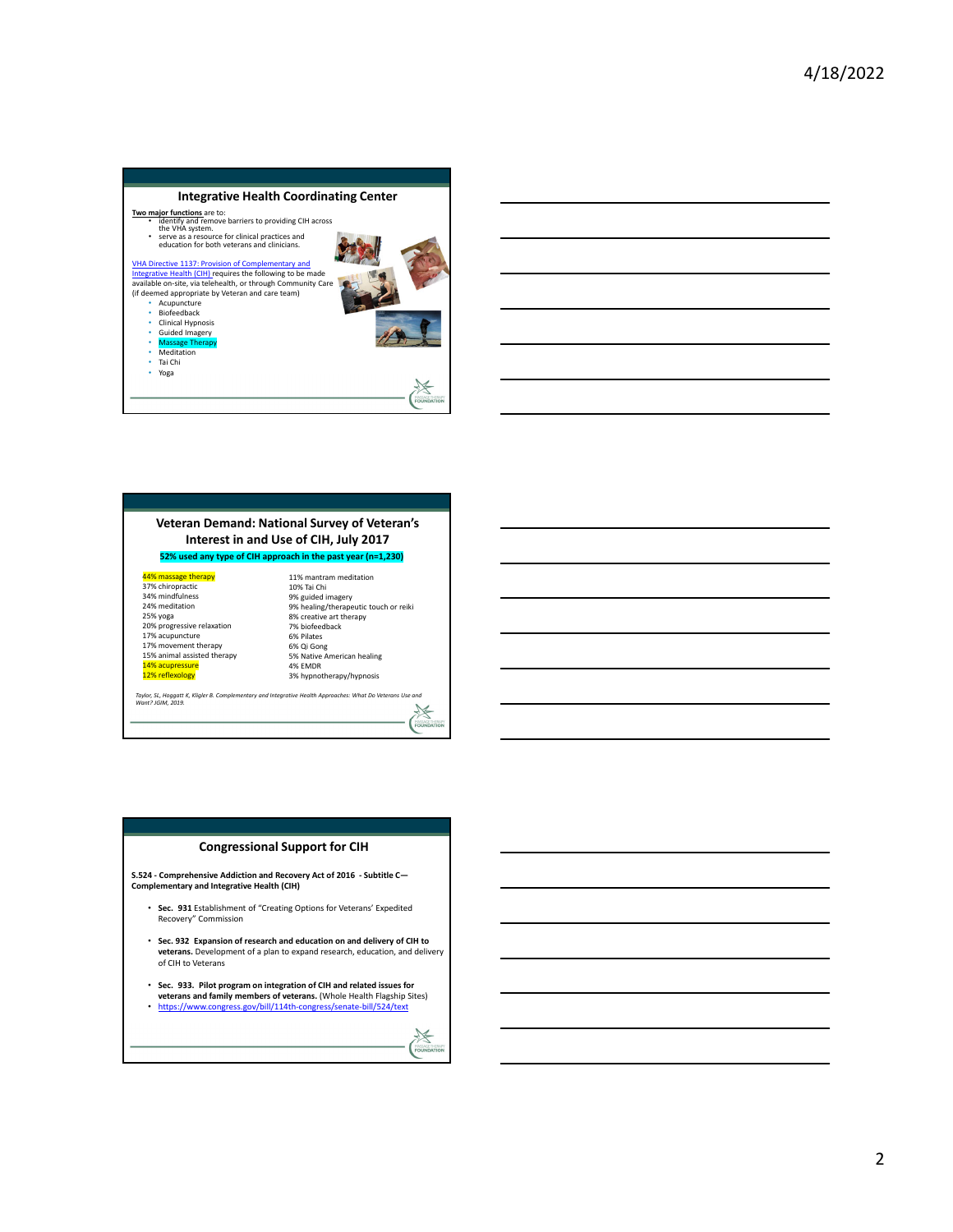| <b>Building the Infrastructure for CIH Implementation</b> |                                              |                                         |                 |                            |                   |  |  |
|-----------------------------------------------------------|----------------------------------------------|-----------------------------------------|-----------------|----------------------------|-------------------|--|--|
| QUALIFICATION<br><b>STANDARDS</b>                         | 圉<br><b>CODES FOR</b><br><b>TRACKING AND</b> | <b>EDUCATION</b><br><b>AND TRAINING</b> | 頂<br>TELEHEALTH | COMMUNITY                  | <b>RESEARCH</b>   |  |  |
| AND POSITION<br><b>DESCRIPTIONS</b>                       | <b>BILLING</b>                               |                                         |                 | PARTNERS AND<br>VOLUNTEERS | <b>PARTNERS</b>   |  |  |
|                                                           |                                              |                                         |                 |                            | <b>FOUNDATION</b> |  |  |









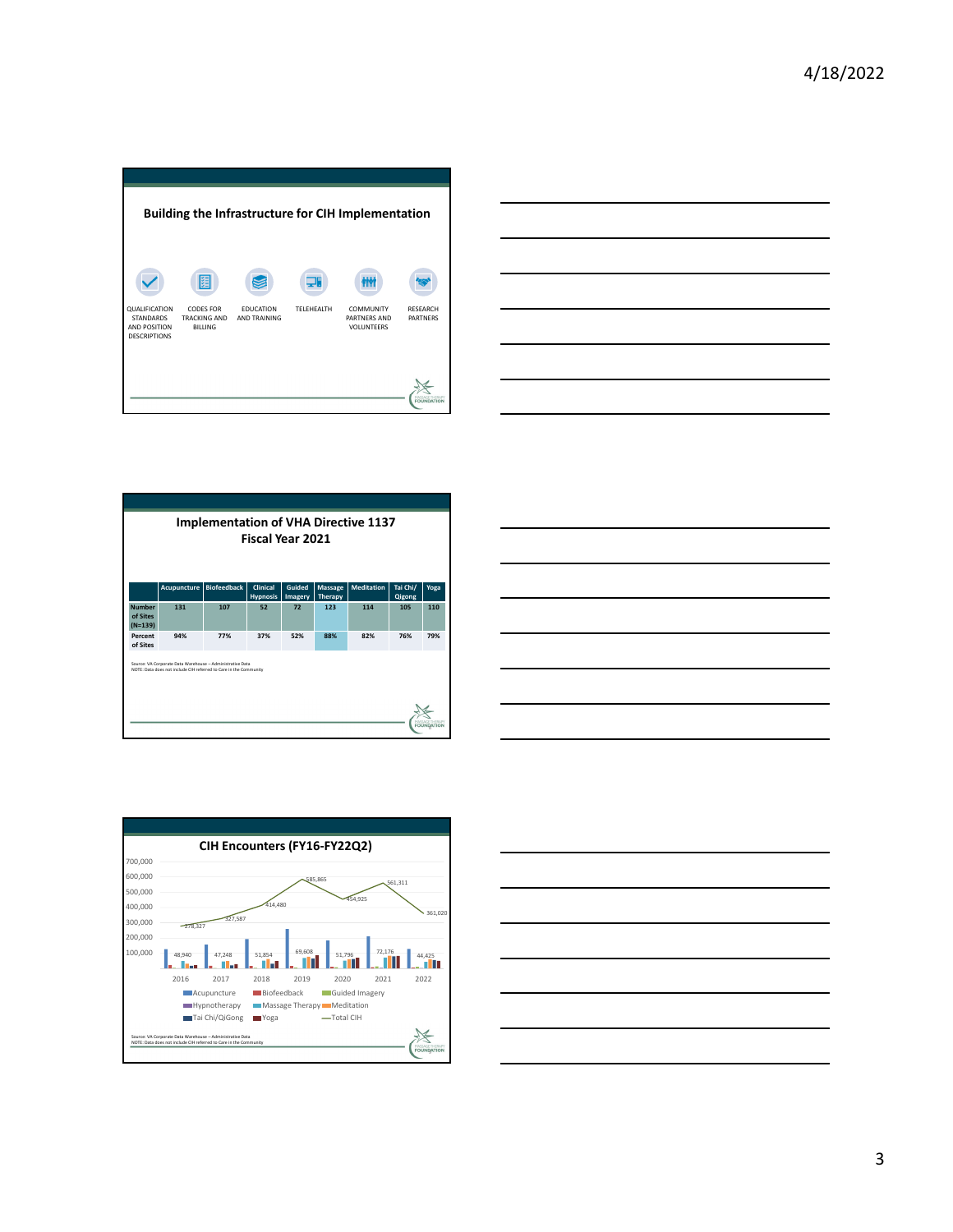### **Development of CIH Positions and Standards**

**Qualifications standards**

- Acupuncture
- <mark>Massage Therapy</mark><br>• In development: Health Coach, Tai Chi Instructor, Yoga Instructor, Yoga<br> Therapist

### **Nationally Classified Position Descriptions**

• Tai Chi • Yoga

- **Minimum Standards Guidance** Biofeedback
- 
- Clinical hypnosis Guided imagery
- Meditation

### **CIH Informational and Provider Skills Trainings**

- 
- Virtual CIH Provider Skills Trainings<br>• Guided Imagery Certification<br>- Foundations Course https://www.train.org/vha/course/1100133/<br>• VA CALM Mindfulness Facilitator Training
- **Clinical Hypnosis** Skills Training **Yoga** (in partnership with local facilities)
- **Acupressure** Training *in development*

# **In Person CIH Provider Skills Trainings** • **Battlefield Acupuncture (BFA)** • Battlefield Acupressure (BAA)

• NADA Protocol (in development)

**Informational Sessions** • An Introduction to Complementary Approaches (1 hour) (TRAIN 1069357)

Fourige

 $\begin{matrix} \mathbb{X} \\ \mathbb{Y} \\ \mathbb{X} \end{matrix}$ 

• Complementary and Integrative Health in Your Practice (1 hour)

• Whole Health List 1 Approaches (1 hour) (<mark>TRAIN 1089490</mark>)<br>• Mindful Awareness



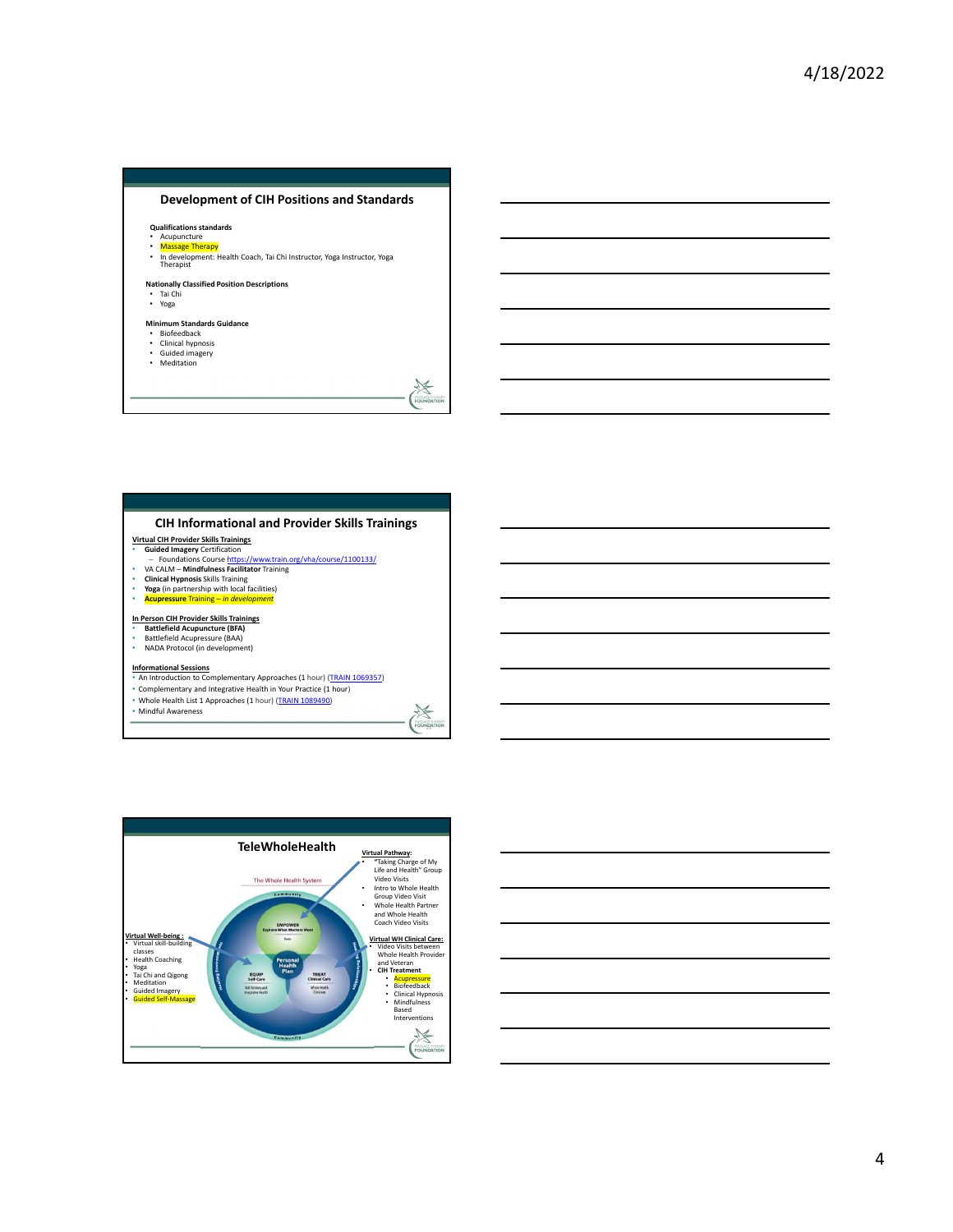



| Top TWH Activity: FY19 - FY21 Encounters                              |              |              |              |  |  |  |
|-----------------------------------------------------------------------|--------------|--------------|--------------|--|--|--|
| <b>TWH Activity</b>                                                   | <b>FY 19</b> | <b>FY 20</b> | <b>FY 21</b> |  |  |  |
| Individual Whole Health Coaching                                      | 1,688        | 32,398       | 74,741       |  |  |  |
| Whole Health Education                                                | 3,258        | 27,121       | 72,971       |  |  |  |
| Yoga                                                                  | 3,357        | 14,789       | 54,058       |  |  |  |
| Tai Chi                                                               | 2,991        | 13,328       | 50,369       |  |  |  |
| <b>Whole Health Clinical Care</b>                                     | 673          | 13,025       | 41,738       |  |  |  |
| <b>Sites Reporting TWH Activities</b>                                 | 124          | 132          | 137          |  |  |  |
| Data from VA Administrative Database (Corporate Data Warehouse (CDW)) |              |              |              |  |  |  |



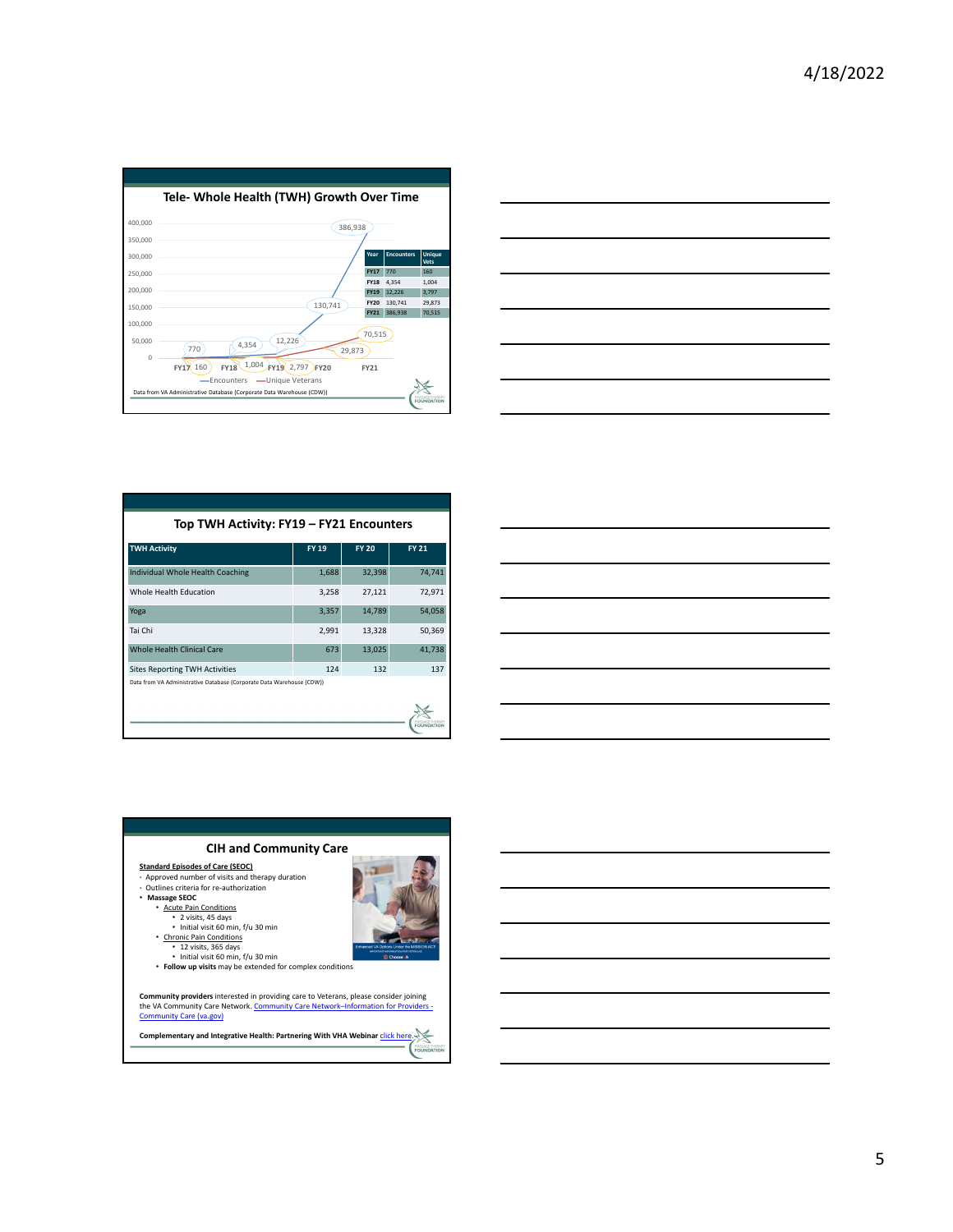### **Massage Therapy in VHA**

- In 2019, Qualification Standards for Massage Therapists were published
- Massage Therapy qualifications include: A minimum of 500 hours Massage Therapy education

‐OR‐

- and • The therapist must be licensed, registered or certified to practice Massage Therapy
- The Massage Therapist must be board certified by the National Certification Board for Therapeutic Massage and Bodywork (NCBTMB)